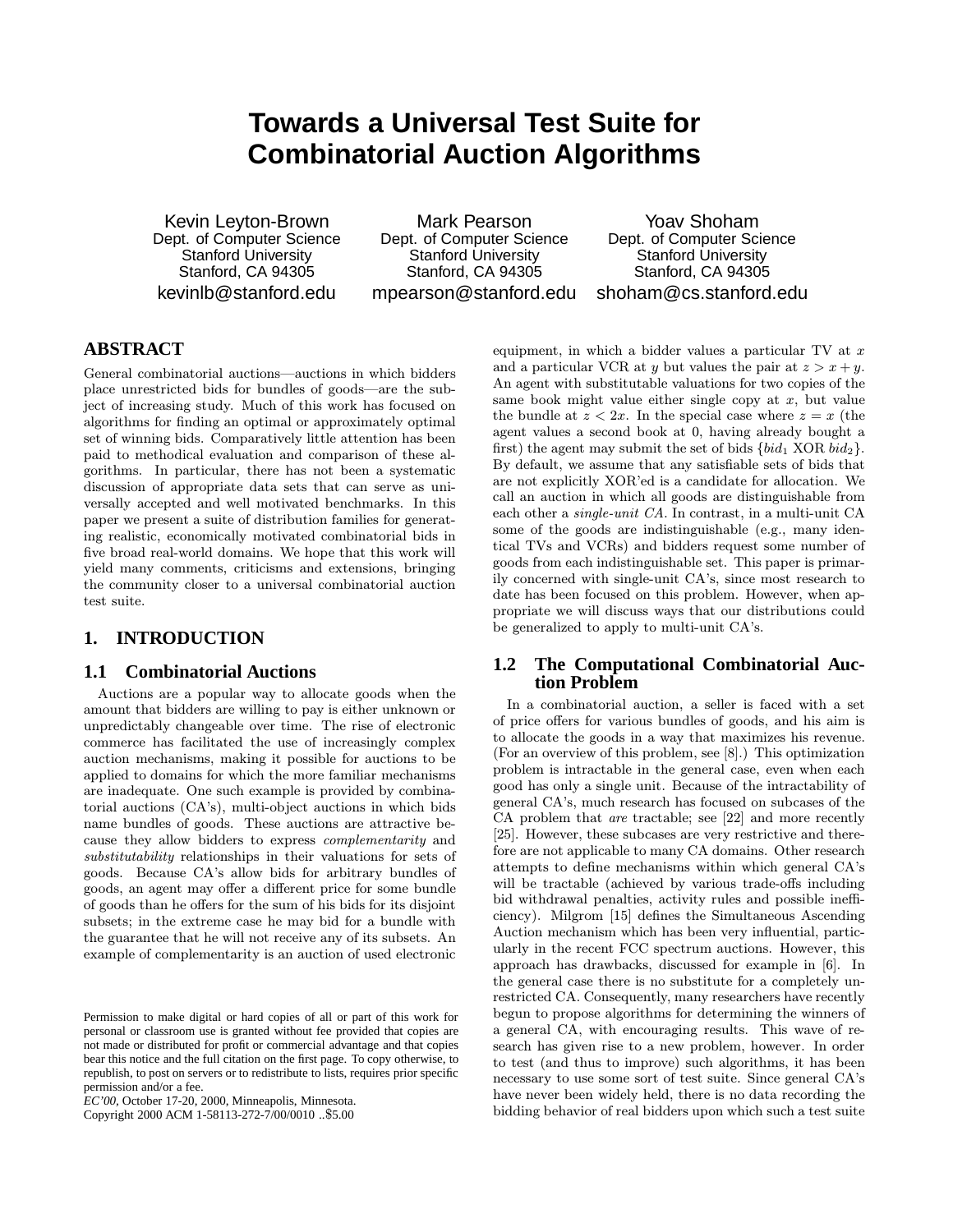may be built. In the absence of such natural data, we are left only with the option of generating artificial data that is representative of the sort of scenarios one is likely to encounter. The goal of this paper is to facilitate the creation of such a test suite.

# **2. PAST WORK ON TESTING CA ALGORITHMS**

## **2.1 Experiments with Human Subjects**

One approach to experimental work on combinatorial auctions uses human subjects. These experiments assign valuation functions to subjects, then have them participate in auctions using various mechanisms [3, 12, 7]. Such tests can be useful for understanding how real people bid under different auction mechanisms; however, they are less suitable for evaluating the mechanisms' computational characteristics. In particular, this sort of test is only as good as the subjects' valuation functions, which in the above papers were hand-crafted. As a result, this technique does not easily permit arbitrary scaling of the problem size, a feature that is important for characterizing an algorithm's performance. In addition, this method relies on relatively naive subjects to behave rationally given their valuation functions, which may be unreasonable when subjects are faced with complex and unfamiliar mechanisms.

## **2.2 Particular Problems**

A parallel line of research has examined particular problems to which CA's seem well suited. For example, researchers have considered auctions for the right to use railroad tracks [5], real estate [19], pollution rights [13], airport time slot allocation [21] and distributed scheduling of machine time [26]. Most of these papers do not suggest holding an unrestricted general CA, presumably because of the computational obstacles. Instead, they tend to discuss alternative mechanisms that are tailored to the particular problem. None of them proposes a method of generating test data, nor does any of them describe how the problem's difficulty scales with the number of bids and goods. However, they still remain useful to researchers interested in general CA's because they give specific descriptions of problem domains to which CA's may be applied.

## **2.3 Artificial Distributions**

Recently, a number of researchers have proposed algorithms for determining the winners of general CA's. In the absence of test suites, some suggested novel bid generation techniques, parameterized by number of bids and goods [24, 10, 4, 8]. (Other researchers have used one or more of these distributions, e.g., [17], while still others have refrained from testing their algorithms altogether, e.g., [16, 14].) Parameterization represents a step forward, making it possible to describe performance with respect to the problem size. However, there are several ways in which each of these bid generation techniques falls short of realism, concerning the selection of which goods and how many goods to request in a bundle, what price to offer for the bundle, and which bids to combine in an XOR'ed set. More fundamentally, however, all of these approaches suffer from failing to model bidders explicitly, and from attempting to represent an economic situation with an non-economic model.

## *2.3.1 Which goods*

First, each of the distributions for generating test data discussed above has the property that all bundles of the same size are equally likely to be requested. This assumption is clearly violated in almost any real-world auction: most of the time, certain goods will be more likely to appear together than others. (Continuing our electronics example, TVs and VCRs will be requested together more often than TVs and printers.)

#### *2.3.2 Number of goods*

Likewise, each of the distributions for generating test data determines the number of goods in a bundle completely independently from determining which goods appear in the bundle. While this assumption appears more reasonable it will still be violated in many domains, where the expected length of a bundle will be related to which goods it contains. (For example, people buying computers will tend to make long combinatorial bids, requesting monitors, printers, etc., while people buying refrigerators will tend to make short bids.)

#### *2.3.3 Price*

Next, there are problems with the pricing<sup>1</sup> schemes used by all four techniques. Pricing is especially crucial: if prices are not chosen carefully then an otherwise hard distribution can become computationally easy.

In Sandholm [24] prices are drawn randomly from either  $[0, 1]$  or from  $[0, g]$ , where g is the number of goods requested. The first method is clearly unreasonable (and computationally trivial) since price is unrelated to the number of goods in a bid—note that a bid for many goods and for a small subset of the same bid will have exactly the same price on expectation. The second is better, but has the disadvantage that average and range are parameterized by the same variable.

In Boutilier et al.[4] prices of bids are distributed normally with mean 16 and standard deviation 3, giving rise to the same problem as the  $[0, 1]$  case above.

In Fujishima et al.[10] prices are drawn from [ $q(1-d)$ ,  $q(1+$ d)],  $d = 0.5$ . While this scheme avoids the problems described above, prices are simply additive in  $q$  and are unrelated to which goods are requested in a bundle, both unrealistic assumptions in some domains.

More fundamentally, Andersson et al.[1] note a critical pricing problem that arises in several of the schemes discussed above. As the number of bids to be generated becomes large, a given short bid will be drawn much more frequently than a given long bid. Since the highest-priced bid for a bundle dominates all other bids for the same bundle, short bids end up being much more competitive. Indeed, it is pointed out that for extremely large numbers of bids a good approximation to the optimal solution is simply to take the best singleton bid for each good. One solution to this problem is to guarantee that a bid will be placed for each bundle at most once (for example, this approach is taken by Sandholm[24]). However, this solution has the drawback that it is unrealistic: different real

<sup>&</sup>lt;sup>1</sup>Most of the existing literature on artificial distributions in combinatorial auctions refers to the monetary amount associated with a bundle as a "price". In Section 3 we will advocate the use of different terminology, but in this section we use the existing term for clarity.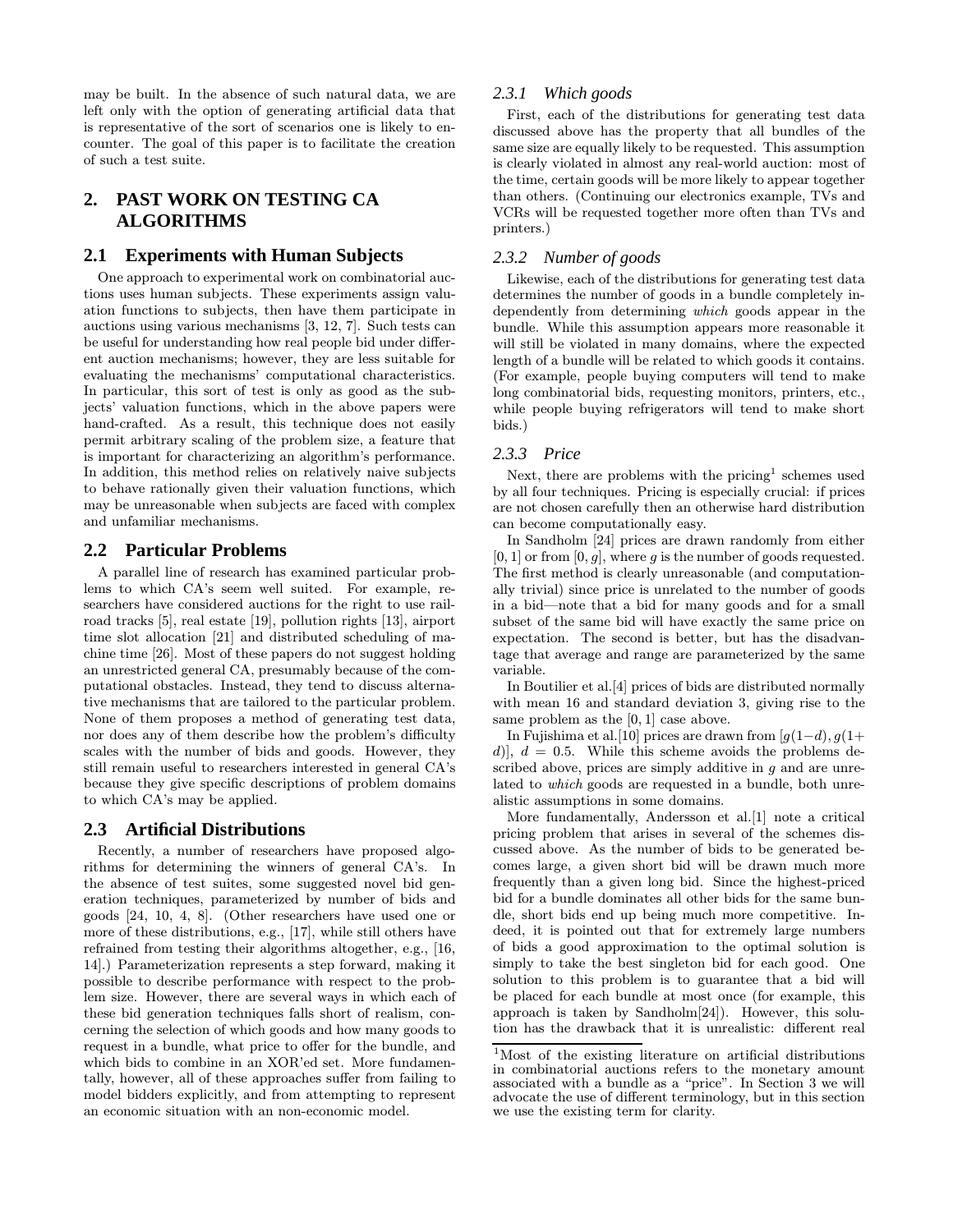bidders are likely to place bids on some of the same bundles.

Another solution to this problem is to make bundle prices superadditive in the number of goods they request—an assumption that may also be reasonable in many CA domains. A similar approach is taken by deVries and Vohra [8], who make the price for a bid a quadratic function of the prices of bids for subsets. For some domains this pricing scheme may result in too large an increase in price as a function of bundle length. The distributions presented in this paper will include a pricing scheme that may be configured to be superadditive or subadditive in bundle length, where appropriate, parameterized to control how rapidly the price offered increases or decreases as a function of bundle length.

#### *2.3.4 XOR bids*

Finally, while most of the bid-generation techniques discussed above permit bidders to submit sets of bids XOR'ed together, they have no way of generating meaningful sets of such bids. As a consequence the computational impact of XOR'ed bids has been very difficult to characterize.

## **3. GENERATING REALISTIC BIDS**

While the lack of standardized, realistic test cases does not make it impossible to evaluate or compare algorithms, it does make it difficult to know what magnitude of realworld problems each algorithm is capable of solving, or what features of real-world problems each algorithm is capable of exploiting. This second ambiguity is particularly troubling: it is likely that algorithms would be designed differently if they took the features of more realistic<sup>2</sup> bidding into account.

## **3.1 Prices, price offers and valuations**

The term "price" has traditionally been used by researchers constructing artificial distributions to describe the amount offered for a bundle. However, this term really refers to the amount a bidder is made to pay for a bundle, which is of course mechanism-specific and is often not the same as the amount offered. Indeed, it is impossible to model bidders' price offers at all without committing to a particular auction mechanism. In the distributions described in this paper, we will assume a sealed-bid incentive-compatible mechanism, where the price offered for a bundle is equal to the bidder's valuation. Hence, in the rest of this paper, we will use the terms price offer and valuation interchangeably. Researchers wanting to model bidding behavior in other mechanisms could transform the valuation generated by our distributions according to bidders' equilibrium strategies in the new mechanism.

## **3.2 The CATS suite**

In this paper we present CATS (Combinatorial Auction Test Suite), a suite of distributions for modeling realistic bidding behavior. This suite is grounded in previous research on specific applications of combinatorial auctions, as described in section 2.1 above. At the same time, all of our distributions are parameterized by number of goods and bids, facilitating the study of algorithm performance. This suite represents a move beyond current work on modeling bidding in combinatorial auctions because we provide an economic motivation for both the contents and the valuation of a bundle, deriving them from basic bidder preferences. In particular, in each of our distributions:

- Certain goods are more likely to appear together than others.
- The number of goods appearing in the bundle is often related to which goods appear in the bundle.
- Valuations are related to which goods appear in the bundle. Where appropriate, valuations can be configured to be subadditive, additive or superadditive in the number of goods requested.
- Sets of XOR'ed bids are constructed in meaningful ways, on a per-bidder basis.

We do not intend for this paper to stand as an isolated statement on bidding in combinatorial auctions, but rather as the beginning of a dialogue. We hope to receive many suggestions and criticisms from members of the CA community, enabling us both to update the distributions proposed here and to include distributions modeling new domains. In particular, our distributions include many parameters, for which we suggest default values. Although these values have evolved somewhat during our development of the test suite, it has not yet been possible to understand the role each parameter plays in the difficulty or realism of the resulting distribution, and our choice may be seen as highly subjective. We hope and expect to receive criticisms about these parameter values; for this reason we include a CATS version number with the defaults to differentiate them from future defaults. The suite also contains a legacy section including all bid generation techniques described above, so that new algorithms may easily be compared to previously-published results. More information on our test suite, including executable versions of our distributions for Solaris, Linux and Windows may be found at http://robotics.stanford.edu/CATS .

In section 4, below, we present distributions based on five real-world situations. For most of our distributions, the mechanism for generating bids requires first building a graph representing adjacency relationships between goods. Later, the mechanism uses the graph, generated in an economicallymotivated way, to derive complementarity properties between goods and substitutability properties for bids. Of the five real-world situations we model, the first three concern complementarity based on adjacency in (physical or conceptual) space, while the final two concern complementarity based on correlation in time. Our first example (4.1) models shipping, rail and bandwidth auctions. Goods are represented as edges in a nearly planar graph, with agents submitting an XOR'ed set of bids for paths connecting two nodes. Our second example (4.2) models an auction of real estate, or more generally of any goods over which two-dimensional adjacency is the basis of complementarity. Again the relationship between goods is represented by a graph, in this case strictly planar. In (4.3) we relax the planarity assumption from the previous example in order to model arbitrary

<sup>2</sup>Previous work characterizes hard cases for weighted set packing—equivalent to the combinatorial auction problem. Real-world bidding is likely to exhibit various regularities, however, as discussed throughout this paper. A data set designed to include the same regularities may be more useful for predicting the performance of an algorithm in a realworld auction.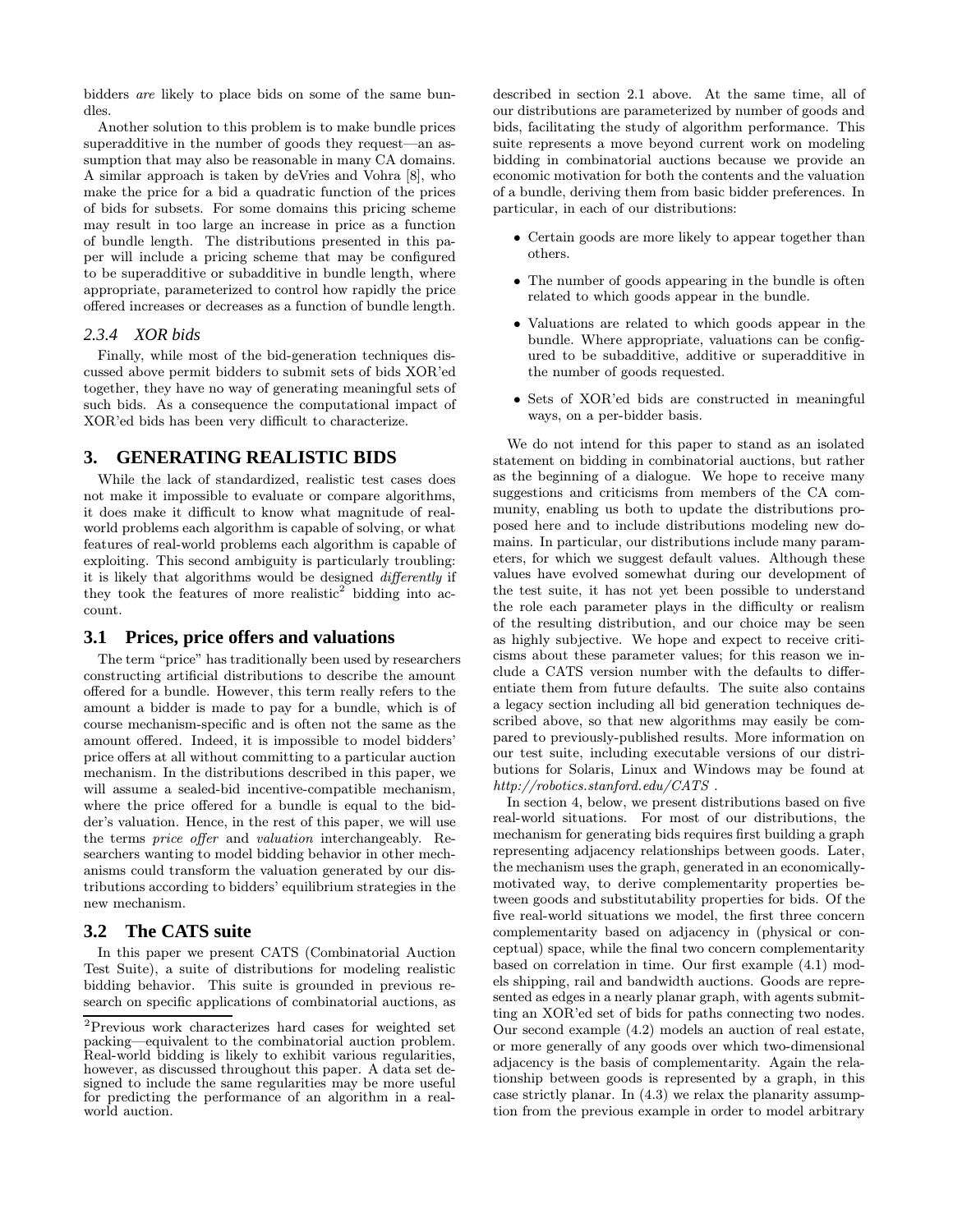complementarities between discrete goods such as electronics parts or collectables. Our fourth example (4.4) concerns the matching of time-slots for a fixed number of different goods; this case applies to airline take-off and landing rights auctions. In (4.5) we discuss the generation of bids for a distributed job-shop scheduling domain, and also its application to power generation auctions. Finally, in (4.6), we provide a legacy suite of bid generation techniques, including all those discussed in (2.3) above.

In the description of the distributions that follow, let  $rand(a, b)$  represent a real number drawn uniformly from  $[a, b]$ . Let rand int $(a, b)$  represent a random integer drawn uniformly from the same interval. With respect to a given graph, let  $e(x, y)$  represent the proposition that an edge exists between nodes  $x$  and  $y$ . Denote the number of goods in a bundle  $B$  as  $|B|$ . The statement a good  $g$  is in a bundle B means that  $q \in B$ . All of the distributions presented here are parameterized by the number of goods (num goods) and number of bids (*num bids*).

# **4. CATS IN DETAIL**

#### **4.1 Paths in Space**

There are many real-world problems involving bidding on paths in space. Generally, this class may be characterized as the problem of purchasing a connection between two points. Examples include truck routes [23], natural gas pipeline networks [20], network bandwidth allocation, and the right to use railway tracks  $[5]^3$  In particular, spatial path problems consist of a set of points and accessibility relations between them. Although the distribution we propose may be configured to model bidding in any of the above domains, we will use the railway domain as our motivating example since it is both intuitive and well-understood.

More formally, we will represent this railroad auction by a graph in which each node represents a location on a plane, and an edge represents a connection between locations. The goods at auction are therefore the edges of the graph, and bids request a set of edges that form a path between two nodes. We assume that no bidder will desire more than one path connecting the same two nodes, although the bidder may value each path differently.

#### *4.1.1 Building the Graph*

The first step in modeling bidding behavior for this problem is determining the graph of spatial and connective relationships between cities. One approach would be to use an actual railroad map, which has the advantage that the resulting graph would be unarguably realistic. However, it would be difficult to find a set of real-world maps that could be said to exhibit a similar sort of connectivity and would encompass substantial variation in the number of cities. Since scalability of input data is of great importance



Figure 1: Sample Railroad Graph

to the testing of new CA algorithms, we have chosen to propose generating such graphs randomly. Our technique for generating graphs has various parameters that may be adjusted as necessary; in our opinion it produces realistic graphs with the recommended settings. Figure 1 shows a representative example of a graph generated using our technique.

We begin with *num cities* nodes randomly placed on a plane. We add edges to this graph, G, starting by connecting each node to a fixed number of its nearest neighbors. Next, we iteratively consider random pairs of nodes and examine the shortest path connecting them, if any. To compare, we also compute various alternative paths that would require one or more edges to be added to the graph, given a penalty proportional to distance for adding new edges. (We do this by considering a complete graph  $C$ , an augmentation of  $G$ with new edges weighted to reflect the distance penalty.) If the shortest path involves new edges—despite the penalty then the new edges (without penalty) are added to G, and replace the existing edges in  $C$ . This process models our simplifying assumption that there will exist uniform demand for shipping between any pair of cities, though of course it does not mimic the way new links would actually be added to a rail network. Our technique produces slightly non-planar graphs—graphs on a plane in which edges occasionally cross at points other than nodes. We consider this to be reasonable, as the same phenomenon may be observed in real-world rail lines, highways, network wiring, etc. Determining the "reasonableness" of a graph is of course a subjective task unless more quantitative metrics are used to assess quality; we see the identification and application of such metrics (for this and other distributions) as an important topic for future work.

## *4.1.2 Generating Bids*

Given a map of cities and the connectivity between them, there is the orthogonal problem of modeling bidding itself. We propose a method which generates a set of substitutable bids from a hypothetical agent's point of view. We start with the value to an agent for shipping from one city to another and with a shipping cost which we make equal to the Euclidean distance between the cities. We then place XOR bids on all paths on which the agent would make a profit (i.e., those paths where  $utility-cost > 0$ ). The path's value is random, in (parameterized) proportion to the Euclidean distance between the chosen cities. Since the shipping cost is the Euclidean distance between two cities, we use this as

<sup>3</sup>Electric power distribution is a frequently discussed real world problem which seems superficially similar to the problems discussed here. However, many of the complementarities in this domain arise from physical laws governing power flow in a network. Consideration of these laws becomes very complex in networks of interesting size. Also, because these laws are taken into account during the construction of power networks, the networks themselves are difficult to model using randomly generated graphs. For these reasons, we do not attempt to model this domain.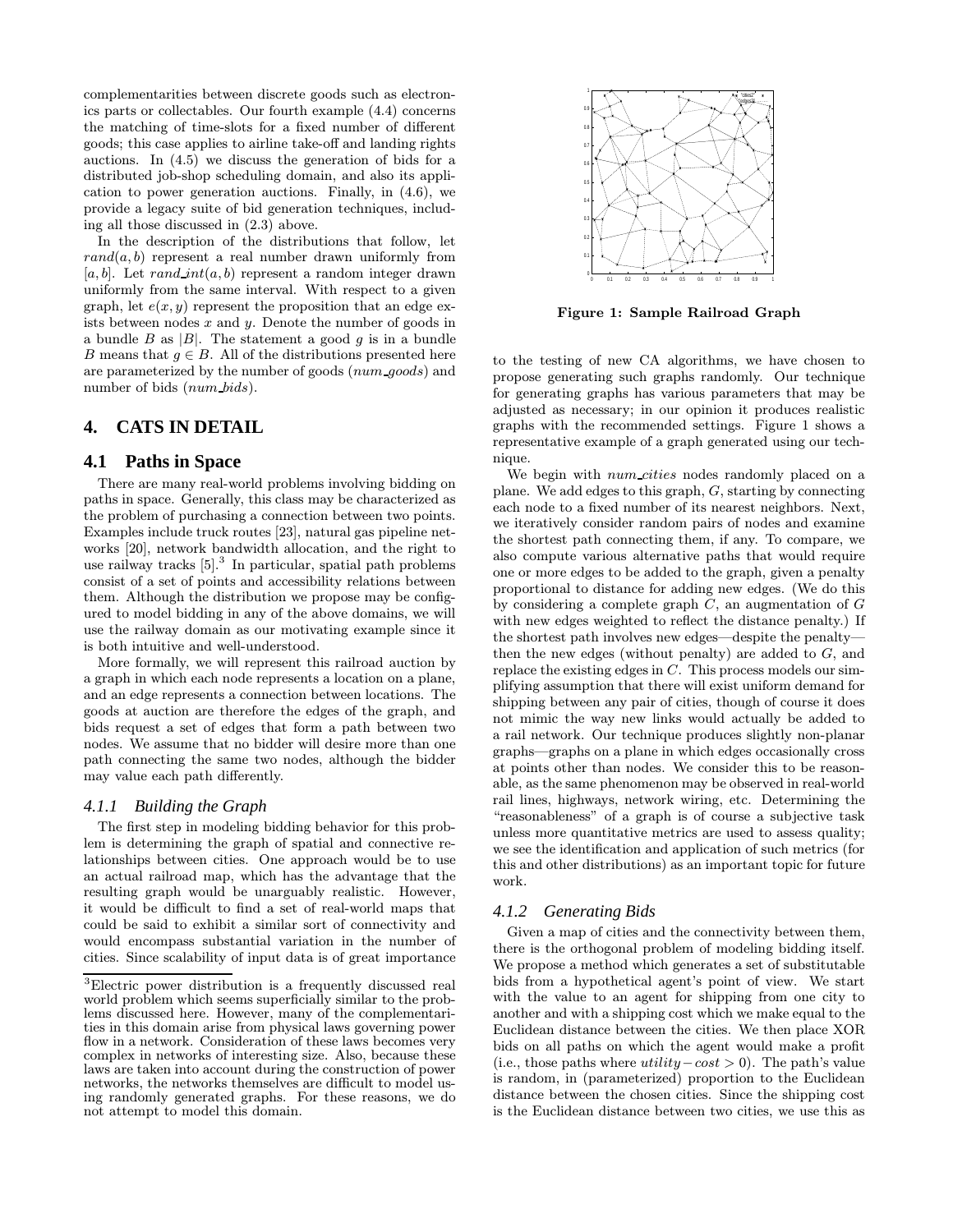```
Let num\_cities = f(num\_goods)Randomly place nodes (cities) on a unit box
Connect each node to its initial connections
 nearest neighbors
For i = 1 to num building paths:
     C = GFor every pair of nodes n_1, n_2 \in G where
       \neg e(n_1, n_2):
          Add an edge to C of length
            building\_penalty \cdotEuclidean\ distance(n_1, n_2)Choose two nodes at random, and find the
       shortest path between them in CIf shortest path uses edges that do not
       exist in G:
          For every such pair of nodes
            n_1, n_2 \in G add an edge to G with
            length Euclidean\_distance(n_1, n_2)End If
End For
If total number of edges in G \neq num\_{goods},
 restart
```
## Figure 2: Graph-Building Technique

While  $num\_generated\_bids < num\_bids$ :

```
Randomly choose two nodes, n_1 and n_2d = rand(1, shipping\_cost\_factor)cost = Euclidean\ distance(city_1, city_2)value = d \cdot Euclidean\_distance(city_1, city_2)Make XOR bids of value - cost on every path
       from city_1 to city_2 with cost < valueIf there are more than max\_bid\_set\_size such
       paths, bid on the max bid set size paths
       that maximize value - cost.
End While
```
#### Figure 3: Bid-Generation Technique

the lower bound for value as well, since only bidders with such valuations would actually place bids.

Note that this distribution, and indeed all others presented in this paper, may generate slightly more than  $num\_bids$ bids. In our experience CA optimization algorithms tend not to be highly sensitive in the number of bids, so we judged it more important to build economically sensible sets of substitutable bids. When generating a precise number of bids is important, an appropriate number of bids may be removed after all bids have been generated so that the total will be met exactly.

Note that 1 is used as a lower bound for d because any bidder with  $d < 1$  would find no profitable paths and therefore would not bid.

This is CATS 1.0 problem 1. CATS default parameters: *initial connections* = 2, *building penalty* = 1.7, num building paths  $=$  num cities<sup>2</sup>/4,  $shipping\ cost\ factor = 1.5$ ,  $max\ bid\ set\ size = 5$ , and  $f(num\_qoods) = 0.529689 * NUMGOODS + 3.4329$ .

## *4.1.3 Multi-Unit Extensions: Bandwidth Allocation, Commodity Flow*

This model may also be used to generate realistic data for multi-unit CA problems such as network bandwidth allocation and general commodity flow. The graph may be created as above, but with a number of units (capacity) assigned to each edge. Likewise, the bidding technique re-

```
Place nodes at integer vertices (i, j) in a
 plane, where 1 \leq i, j \leq \lceil \sqrt{(num\_goods)} \rceilFor each node n:
     If n is on the edge of the map
           Connect n to as many hv-neighbors as
             possible
     Else
           If rand(0, 1) \leq three-prob
                 Connect n to a random set of
                  three of its four hv-neighbors
           Else
                 Connect n to all four of its
                  hv-neighbors
           While rand(0, 1) \leq additional\_neighbor:
                 Connect q to one of its
                  d-neighbors, provided that the
                  new diagonal edge will not
                  cross another diagonal edge
           End While
```
End For

#### Figure 4: Graph-Building Technique

mains unchanged except for the assignment of a number of units to each bid.

## **4.2 Proximity in Space**

There is a second broad class of real-world problems in which complementarity arises from adjacency in two-dimensional space. An intuitive example is the sale of adjacent pieces of real estate [19]. Another example is drilling rights, where it is much cheaper for an (e.g.) oil company to drill in adjacent lots than in lots that are far from each other. In this section, we first propose a graph-generation mechanism that builds a model of adjacency between goods, and then describe a technique for generating realistic bids on these goods. Note that in this section nodes of the graph represent the goods at auction, while edges represent the adjacency relationship.

#### *4.2.1 Building the Graph*

There are a number of ways we could build an adjacency graph. The simplest would be to place all the goods (locations, nodes) in a grid, and connect each to its four neighbors. We propose a slightly more complex method in order to permit a variable number of neighbors per node (equivalent to non-rectangular pieces of real estate). As above we place all goods on a grid, but with some probability we omit a connection between goods that would otherwise represent vertical or horizontal adjacency, and with some probability we introduce a connection representing diagonal adjacency. (We call horizontally- or vertically-adjacent nodes hv-neighbors and diagonally-adjacent nodes d-neighbors.)

Figure 5 shows a sample real estate graph, generated by the technique described in Figure 4. Nodes of the graph are shown with asterisks, while edges are represented by solid lines. The dashed lines show one set of property boundaries that would be represented by this graph. Note that one node falls inside each piece of property, and that two pieces of property border each other iff their nodes share an edge.

#### *4.2.2 Generating Bids*

To model realistic bidding behavior, we generate a set of common values for each good, and private values for each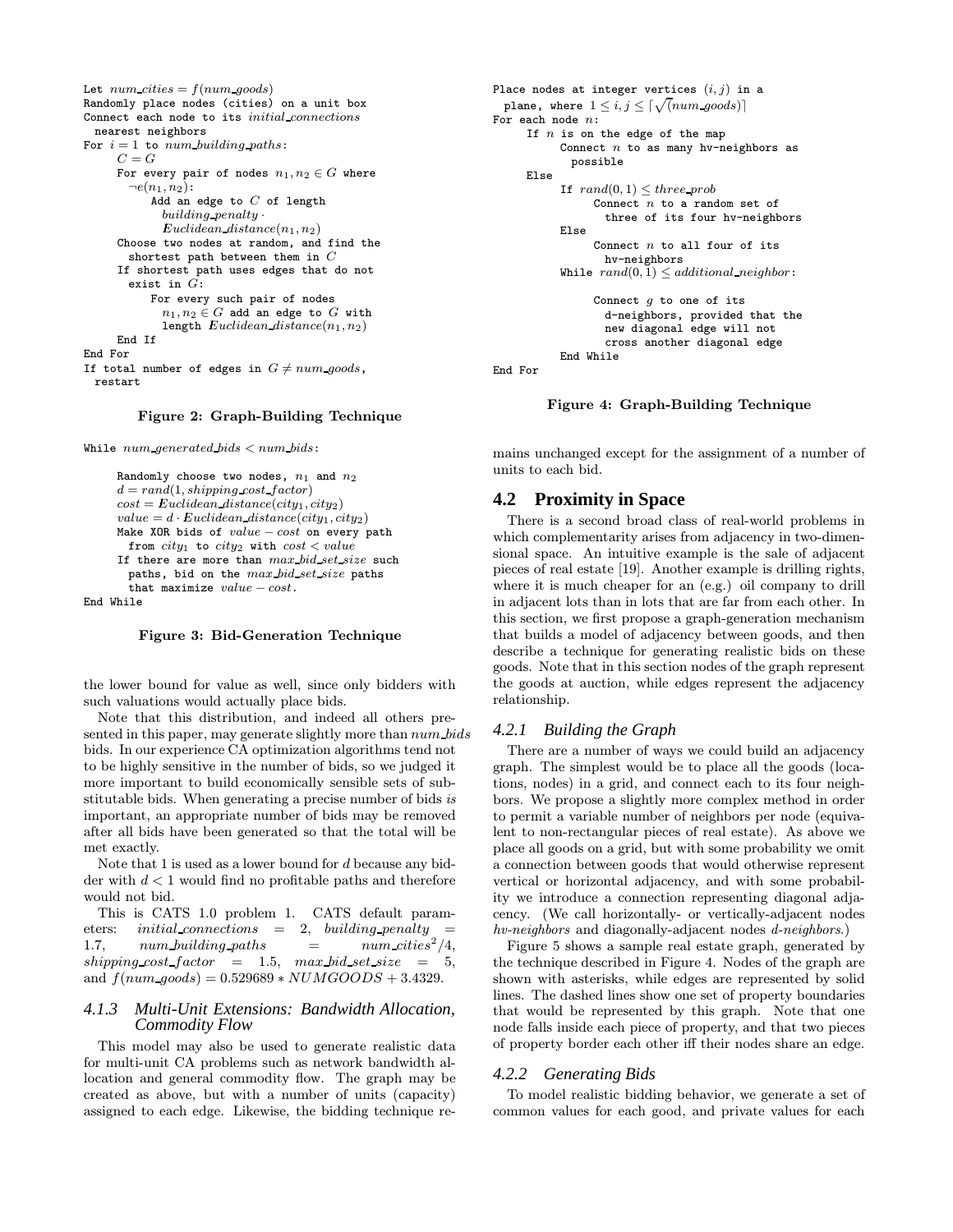

Figure 5: Sample Real Estate Graph

good for each bidder. The common value represents the appraised or expected resale value of each individual good. The private value represents how much one particular bidder values that good, as an offset to the common value (e.g., a private value of 0 for a good represents agreement with the common value). These private valuations describe a bidder's preferences, and so they are used to determine both a value for a given bid and the likelihood that a bidder will request a bundle that includes that good. There are two additional components to each bidder's preferences: a minimum total common value, and a budget. The former reflects the idea that a bidder may only wish to acquire goods of a certain recognized value. The latter reflects the fact that a bidder may not be able to afford every bundle that is of interest to him.

To generate bids, we first add a random good, weighted by a bidder's preferences, to the bidder's bid. Next, we determine whether another good should be added by drawing a value uniformly from [0,1], and adding another good if this value is smaller than a threshold. This is equivalent to drawing the number of goods in a bid from a decay distribution.<sup>45</sup> We must now decide which good to add. First we allow a small chance that a new good will be added uniformly at random from the set of goods, without the requirement that it be adjacent to a good in the current bundle B . (This permits bundles requesting unconnected regions of the graph: for example, a hotel company may only wish to build in a city if it can acquire land for two hotels on opposite sides of the city.) Otherwise, we select a good from the set of nodes bordering the goods in B. The probability that some adjacent good  $n_1$  will be added depends on how many edges  $n_1$  shares with the current bundle, and on the bidder's relative private valuations for  $n_1$  and  $n_2$ . For example, if nodes  $n_1$  and

```
Routine Add Good to Bundle(bundle B)
      If rand(0, 1) \leq jump\_prob:
            Add a good g \notin b to B, chosen
              uniformly at random
      Else:
             Compute s = \sum_{x \notin B, y \in B, e(x,y)} pn(x) [pn()is defined below]
            Choose a random node x \notin B from the
               distribution \sum_{y\in B, e(x,y)} \frac{p n(x)}{s}Add x to BEnd If
End Routine
```
#### Figure 6: Add Good to Bundle for Spatial Proximity

 $n_2$  are each connected to  $B$  by one edge, and the private valuation for  $n_1$  is twice that for  $n_2$  then the probability of adding  $n_1$  to B,  $p(n_1)$ , is  $2p(n_2)$ . Further, if  $n_1$  has 3 edges to nodes in B while  $n_2$  is connected to B by only 1 edge, and the goods have equivalent private values, then  $p(n_1)=3p(n_2)$ . Once we have determined all the goods in a bundle we set the price offered for the bundle, which depends on the sum of common and private valuations for the goods in the bundle, and also includes a function that is superadditive (with our parameter settings) in the number of goods.<sup>6</sup> Finally, we generate additional bids that are substitutable for the original bid, with the constraint that each bid in the set requests at least one good from the original bid.

This is CATS 1.0 problem 2. CATS default parameters: three prob = 1.0, additional neighbor = 0.2,  $max\_qood\_value = 100$ ,  $max\_\text{substitutable\_bids} = 5$ , additional location = 0.9, jump prob = 0.05, additivity = 0.2, deviation = 0.5, budget  $factor = 1.5$ , resale  $factor =$ 0.5, and  $S(n) = n^{1+additivity}$ . Note that *additivity* = 0 gives additive bids, and  $additivity < 0$  gives sub-additive bids.

#### *4.2.3 Spectrum Auctions*

A related problem is the auction of radio spectrum, in which a government sells the right to use specific segments of spectrum in different geographical areas  $[18, 2]$ .<sup>7</sup> It is possible to approximate bidding behavior in spectrum auctions by making the assumption that all complementarity arises from spatial proximity.<sup>8</sup> In this case, our spatial proximity model can also be used to generate realistic bidding distributions for spectrum auctions. The main difference between this problem and the real estate problem is that in a spectrum auction each good may have multiple units (frequency bands) for sale. It is insufficient to model this as a multiunit CA problem, however, if bidders have the constraint that they want the same frequency in each region. $9$  Instead,

<sup>4</sup>We use Sandholm's [24] term "decay" here, though the distribution goes by various names—for a description of the distribution please see Section  $4.6.1$ .

<sup>&</sup>lt;sup>5</sup>There are two reasons we use a decay distribution here. First, we expect that most bids will request small bundles; a uniform distribution, on the other hand, would be expected to have the same number of bids for bundles of each cardinality. Also, bids for large bundles will often be computationally easier for CA algorithms than bids for small bundles, because choosing the former more highly restricts the future search. Second, we require a distribution where the expected bundle size is unaffected by changes in the total number of goods. Some other distributions, such as uniform and binomial, do not have this property.

<sup>6</sup>Recall the discussion in Section *2.3.3* motivating the use of superadditive valuations.

<sup>7</sup>Spectrum auctions have not historically been formulated as general CA's, but the possibility of doing so is now being explored.

<sup>8</sup>This assumption would be violated, for example, if some bidders wanted to secure some spectrum in all metropolitan areas. Clearly the problem of realistic test data for spectrum auctions remains an area for future work.

 ${}^{9}$ To see why this cannot be modeled as a multi-unit CA, consider an auction for three regions with two units each, and three bidders each wanting one unit of two goods. In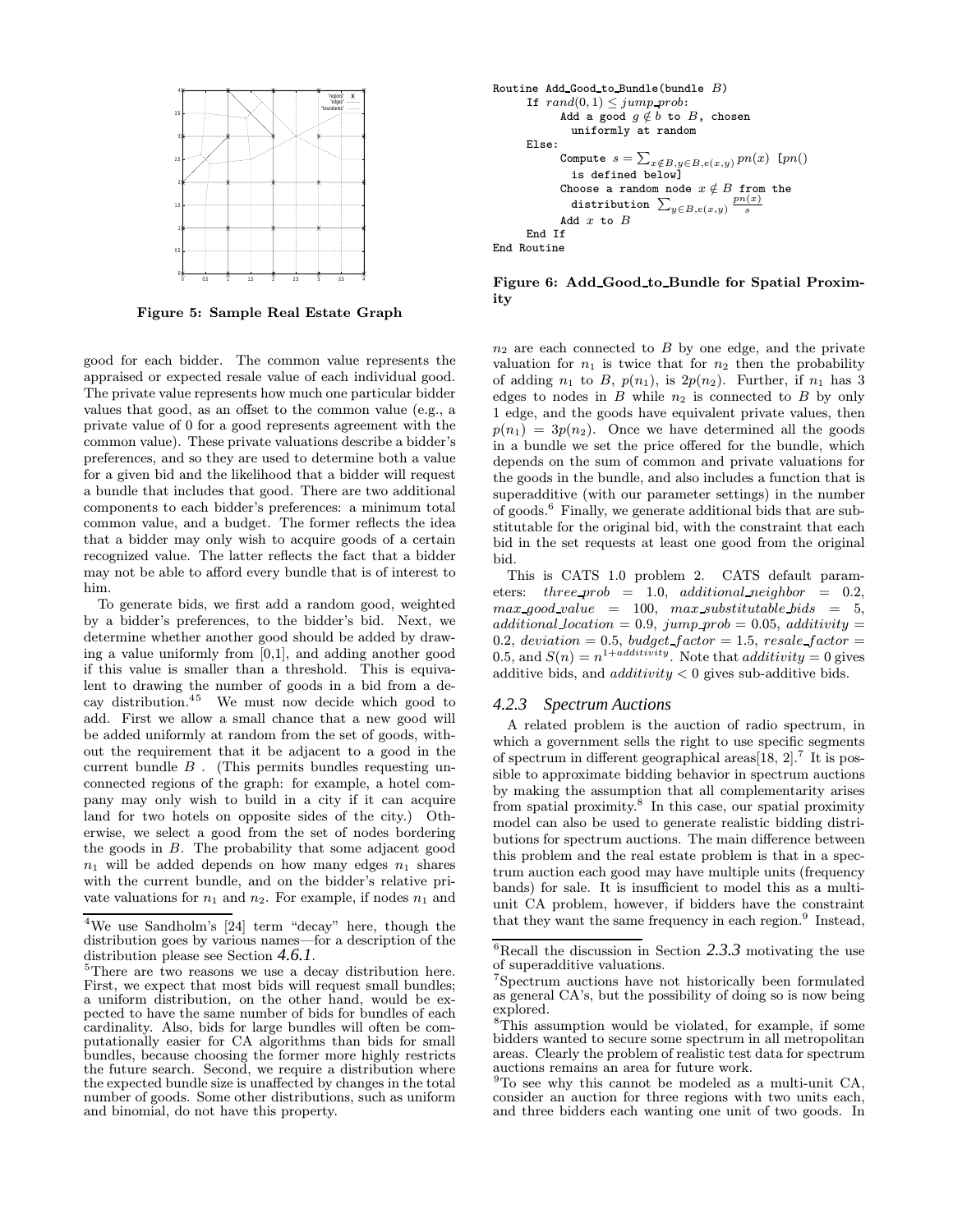For all  $g, c(g) = rand(1, max\_good\_value)$ While  $num\_generated\_bids < num\_bids$ :

```
For each good, reset
        p(g) = rand(-deviation \; \cdot \;max\_good\_value, deviation + max\_good\_value)p n(g) = \frac{p(g) + deviation \cdot max \cdot good\_value}{2 \cdot deviation \cdot max \cdot good\_value}2·deviation·max good value
      Normalize pn(g) so that \sum_g pn(g)=1B = \{\}Choose a node g at random, weighted by
        pn(), and add it to BWhile rand(0, 1) \leq additional\_locationAdd\_Good\_to\_Bundle(B)value(B) = \sum_{x \in B} (c(x) + p(x)) + S(|B|)If value(B) \leq 0 on B, restart bundle
        generation for this bidder
      Bid value(B) on Bbudget = budget\_factor \cdot value(B)min\_resale\_value = resale\_factor \cdot \sum_{x \in B} c(x)Construct substitutable bids. For each
        good g_i \in B:
            Initialize a new bundle, B_i = \{g_i\}While |B_i| < |B|:
                  Add_Good_to_Bundle(B_i)Compute c_i = \sum_{x \in B_i} c(x)End For
      Make XOR bids on all B_i where
        0 \le value(B) \le budget and
        c_i \geq min\_resale\_value.If there are more than
        max substitutable bids such bundles, bid
        on the max\_substitutable\_bids bundles
        having the largest valueEnd While
```
Figure 7: Bid-Generation Technique

the problem can be modeled with multiple distinct goods per node in the graph, and bids constructed so that all nodes added to a bundle belong to the same 'frequency'. With this method, it is also easy to incorporate other preferences, such as preferences for different types of goods. For instance, if two different types of frequency bands are being sold, one 5 megahertz wide and one 2.5 megahertz wide, an agent only wanting 5 megahertz bands could make substitutable bids for each such band in the set of regions desired (generating the bids so that the agent will acquire the same frequency in all the regions).

The scheme for generating price offers used in our real estate example may be inappropriate for the spectrum auction domain. Research indicates that while price offers will still tend to be superadditive, this superadditivity may be quadratic in the population of the region rather than exponential in the number of regions [2]. CATS includes a quadratic pricing option that may be used with this problem, in which the common value term above is used as a measure of population. Please see the CATS documentation for more details.

## **4.3 Arbitrary Relationships**

Sometimes complementarities between goods will not be as universal as geographical adjacency, but some kind of regBuild a fully-connected graph with one node for each good Label each edge from  $n_1$  to  $n_2$  with a weight  $d(n_1, n_2) = rand(0, 1)$ 

#### Figure 8: Graph-Building Technique

```
Routine Add Good to Bundle(bundle B)
       Compute s = \sum_{x \notin b, y \in B} d(x, y) \cdot pn(x)Choose a random node x \notin B from the
         distribution \sum_{y\in B} d(x,y)\cdot \frac{pn(x)}{s}Add x to BEnd Routine
```
#### Figure 9: Routine Add Good to Bundle for Arbitrary Relationships

ularity in the complementarity relationships between goods will still exist. Consider an auction of different, indivisible goods, e.g. for semiconductor parts or collectables, or for distinct multi-unit goods such as the right to emit some quantity of two different pollutants produced by the same industrial process. In this section we discuss a general way of modeling such arbitrary relationships.

#### *4.3.1 Building the Graph*

We express the likelihood that a particular pair of goods will appear together in a bundle as being proportional to the weight of the appropriate edge of a fully-connected graph. That is, the weight of an edge between  $n_1$  and  $n_2$  is proportional to the probability that, having only  $n_1$  in our bundle, we will add  $n_2$ . Weights are only proportional to probabilities because we must normalize the sum of all weights from a given good to 1 in order to calculate a probability.

#### *4.3.2 Generating Bids*

Our technique for modeling bidding is a generalization of the technique presented in the previous section. We choose a first good and then proceed to add goods one by one, with the probability of each new good being added depending on the current bundle. Note that, since in this section the graph is fully-connected, there is no need for the 'jumping' mechanism described above. The likelihood of adding a new good g to bundle B is proportional to  $\sum_{y \in B} d(x, y) \cdot p_i(x)$ . The first term  $d(x, y)$  represents the likelihood (independent of a particular bidder) that goods  $x$  and  $y$  will appear in a bundle together; the second,  $p_i(x)$ , represents bidder i's private valuation of the good  $x$ . We implement this new mechanism by changing the routine  $Add\_Good\_to\_Bundle($ . We are thus able to use the same techniques for assigning a value to a bundle, as well as for determining other bundles with which it is substitutable.

This is CATS 1.0 problem 3. CATS default parameters:  $max_{q} good\_value = 100$ ,  $additional_{q}ood = 0.9$ ,  $max\_substitutable\_bids = 5$ , additivity = 0.2, deviation = 0.5, budget factor = 1.5, resale factor = 0.5, and  $S(n)$  =  $n^{1+additivity}$ 

#### *4.3.3 Multi-Unit Pollution Rights Auctions: Future Work*

Bidding in pollution-rights auctions[18, 13] may be modeled through a multi-unit generalization of the technique presented in this section. In such auctions, the government sells companies the right to generate specific amounts of

the optimal allocation,  $b_1$  gets 1 unit of  $g_1$  and 1 unit of  $g_2$ ,  $b_2$  gets 1 unit of  $g_2$  and 1 unit of  $g_3$ , and  $b_3$  gets 1 unit of  $g_3$ and 1 unit of  $g_1$ . In this example there is no way of assigning frequencies to the units so that each bidder gets the same frequency in both regions.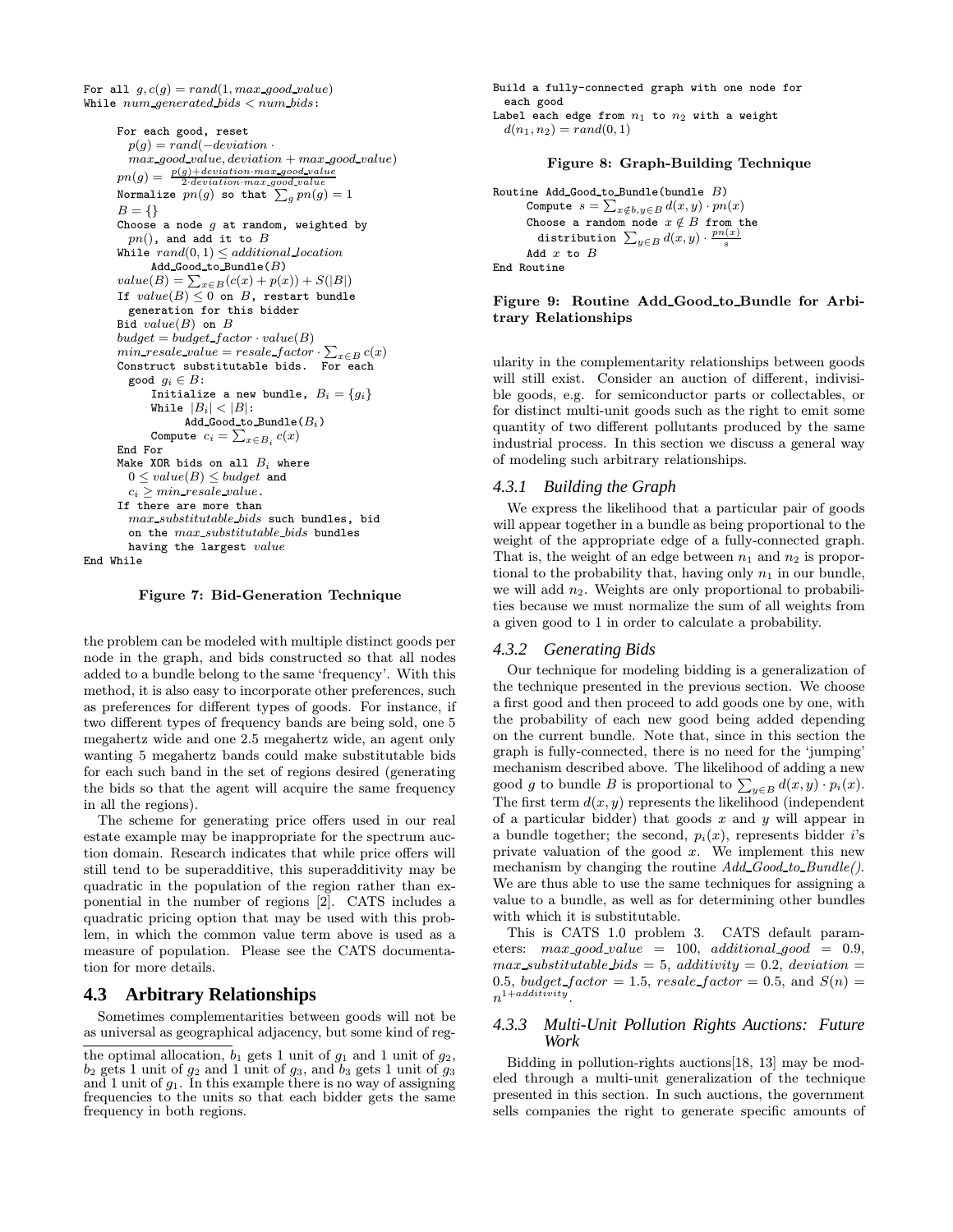some pollutant. In the United States, though these auctions are widely used, sulfur-dioxide is the only chemical for which they are the primary method of control. Current US pollution-rights auctions may therefore be modeled as single good multi-unit auctions. If the government were to conduct pollution rights auctions for multiple pollutants in the future, however, bidding would be best-represented as a multi-unit 'Arbitrary Complementarity' problem. The problem belongs to this class because some sets of pollutants are more likely to be produced than others, yet the relationship between pollutants can not be modeled through any notion of adjacency. Should such auctions become viable in the future, we hope that a pollution-rights distribution will be added to CATS .

## **4.4 Temporal Matching**

We now consider real-world domains in which complementarity arises from a temporal relationship between goods. In this section we discuss matching problems, in which corresponding time slices must be secured on multiple resources. The general form of temporal matching includes m sets of resources, in which each bidder wants 1 time slice from each of  $j \leq m$  sets subject to certain constraints on how the times may relate to one another (e.g., the time in set 2 must be at least two units later than the time in set 3). Here we concern ourselves with the problem in which  $j = 2$ , and model the problem of airport take-off and landing rights. Rassenti et al. [21] made the first study of auctions in this domain. The problem has been the topic for much other work; in particular [11] includes detailed experiments and an excellent characterization of bidder behavior.

The airport take-off and landing problem arises because certain high-traffic airports require airlines to purchase the right to take off or land during a given time slice. However, if an airline buys the right for a plane to take off at one airport then it must also purchase the right for the plane to land at its destination an appropriate amount of time later. Thus, complementarity exists between certain pairs of goods, where goods are the right to use the runway at a particular airport at a particular time. Substitutable bids are different departure/arrival packages; therefore bids will only be substitutable within certain limits.

#### *4.4.1 Building the Graph*

Departing from our graph-based approach above, we ground this example in the real map of high-traffic US airports for which the Federal Aviation Administration auctions take-off and landing rights, described in [11]. These are the four busiest airports in the United States: La Guardia International, Ronald Reagan Washington National, John F. Kennedy International, and O'Hare International. This map is shown below.

We chose not to use a random graph in this example because the number of bids and goods is dependent on the number of bidders and time slices at the given airports; it is not necessary to modify the number of airports in order to vary the problem size. Thus,  $num\_cities = 4$  and  $num\_times = |num\_goods/num\_cities|.$ 

## *4.4.2 Generating Bids*

Our bidding mechanism presumes that airlines have a certain tolerance for when a plane can take off and land



Figure 10: Map of Airport Locations

(early takeoff deviation, late takeoff deviation,

early land deviation, late land deviation), as related to their most preferred take-off and landing times (start time, start time  $+$  min flight length). We generate bids for all bundles that fit these criteria. The value of a bundle is derived from a particular agent's utility function. We define a utility  $u_{max}$  for an agent, which corresponds to the utility the agent receives for flying from  $city_1$  to  $city_2$  if it receives the ideal takeoff and landing times. This utility depends on a common value for a time slot at the given airport, and deviates by a random amount. Next we construct a utility function which reduces  $u_{max}$  according to how late the plane will arrive, and how much the flight time deviates from optimal.

```
Set the average valuation for each city's
 airport: cost(city) = rand(0, max_airport_value)Let max_l = length of longest distance between
 any two cities
While num\_generated\_bids < num\_bids:
```

```
Randomly select city_1 and city_2 where
        e(city_1, city_2)l = distance(city_1, city_2)min\_flight\_length =round(longest\_flight\_length \cdot \frac{1}{max\_l})start\_time =rand\_int(1, num\_times - min\_flight\_length)dev = rand(1 - deviation, 1 + deviation)Make substitutable (XOR) bids. For
        takeoff =max(1, start\_time - early\_takeoff\_deviation)to min(num\_times, start\_time +late\_takeoff\_deviation):For land = takeoff + min\_flight length
              to
              min(start\_time + min\_flight\_length +late land deviation, num times):
                   amount\_late =min(land - (start\_time +min\_flight\_length), 0)
                   delay =land-takeoff-min\_flight\_lengthBid dev \cdot (cost(city_1) + cost(city_2)) \cdot<br>delay coef f^{delay}.
                     amount\_late\_coeff^{amount\_late} {\color{red} for}takeoff at time \emph{takeoff} at
                     city_1 and landing at time land
                     at city<sub>2</sub>End For
      End For
End While
```
Figure 11: Bid-Generation Technique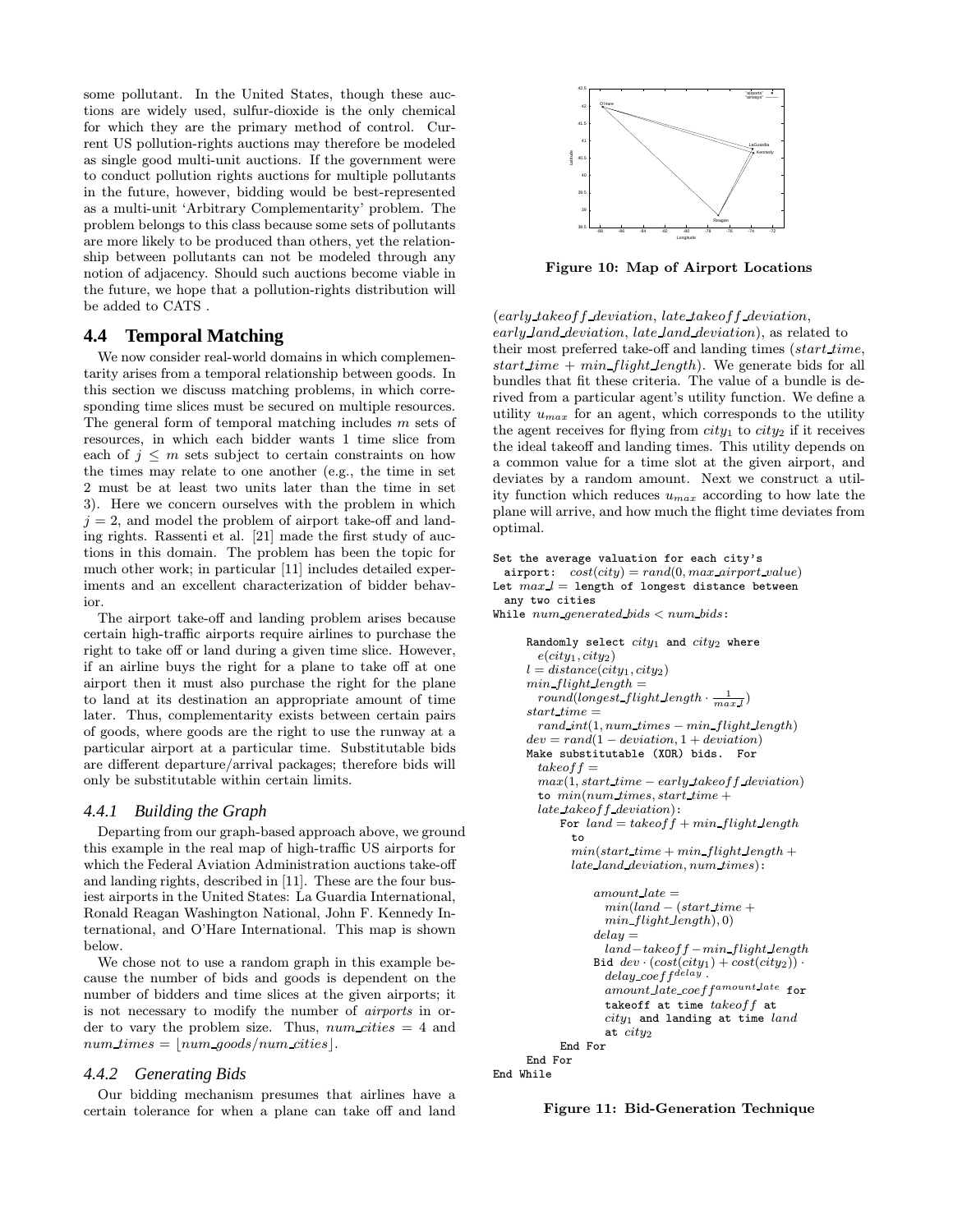This is CATS 1.0 problem 4. CATS default parameters:  $max\_ airport\_value = 5, longest\_flight\_length = 10,$  $deviation = 0.5, early\_takeoff\_deviation = 1,$  $late\_takeoff\_deviation = 2, early\_land\_deviation =$ 1, *late land deviation* = 2, *delay coeff* = 0.9, and amount late  $\cos f f = 0.75$ .

## **4.5 Temporal Scheduling**

Wellman et al. [26] proposed distributed job-shop scheduling with one resource as a CA problem. We provide a distribution that mirrors this problem. While there exist many algorithms for solving job-shop scheduling problems, the distributed formulation of this problem places it in an economic context. In the problem formulation from Wellman et al., a factory conducts an auction for time-slices on some resource. Each bidder has a job requiring some amount of machine time, and a deadline by which the job must be completed. Some jobs may have additional, later deadlines which are less desirable to the bidder and so for which the bidder is willing to pay less.

#### *4.5.1 Generating Bids*

In the CA formulation of this problem, each good represents a specific time-slice. Two bids are substitutable if they constitute different possible schedules for the same job. We determine the number of deadlines for a given job according to a decay distribution, and then generate a set of substitutable bids satisfying the deadline constraints. Specifically, let the set of deadlines of a particular job be  $d_1 < \cdots < d_n$ and the value of a job completed by  $d_1$  be  $v_1$ , superadditive in the job length. We define the value of a job completed by deadline  $d_i$  as  $v_i = v_1 \cdot \frac{d_1}{d_i}$ , reflecting the intuition that the decrease in value for a later deadline is proportional to its 'lateness'.

Note that, like Wellman et al., we assume that all jobs are eligible to be started in the first time-slot. Our formulation of the problem differs in only one respect—we consider only allocations in which jobs receive continuous blocks of time. However, this constraint is not restrictive because for any arbitrary allocation of time slots to jobs there exists a new allocation in which each job receives a continuous block of time and no job finishes later than in the original allocation. (This may be achieved by numbering the winning bids in increasing order of scheduled end time, and then allocating continuous time-blocks to jobs in this order. Clearly no job will be rescheduled to finish later than its original scheduled time.) Note also that this problem cannot be translated to a trivial one-good multi-unit CA problem because jobs have different deadlines.

This is CATS 1.0 problem 5. CATS default parameters: deviation =  $0.5$ , prob additional deadline =  $0.9$ , additivity = 0.2, and max length = 10. Note that we propose a constant maximum job length, because the length of time a job requires should not depend on the amount of time the auctioneer makes available.

## *4.5.2 Multi-Unit Power Generation Auctions: Future Work*

The problem of scheduling power generation is superficially similar to the job-shop scheduling problem described above. In these auctions, electrical power generation companies bid to produce a certain quantity of power for each While  $num\_generated\_bids < num\_bids$ :

```
l = rand int(1, max lenath)d_1 = rand\_int(l, num\_goods)dev = rand(1 - deviation, 1 + deviation)cur\_max deadline = 0new_d = d_1To generate substitutable (XOR) bids. Do:
            Make bids with price offered
              d = dev \cdot l^{1+additivity} \cdot d_1 / new\_d for all
             blocks [start, end] where start \geq 1,
             end \leq new d, end > cur\_max\_deadline,
             end - start = lcur max deadline = new d
           new_d = rand\_int(cur\_max_d=idealline +1, num\_qoods)While rand(0, 1) \le prob-additional\_deadlineEnd While
```
#### Figure 12: Bid-Generation Technique

hour of the day. This new problem differs from job-shop scheduling primarily because different kinds of power plants will exhibit very different utility functions, considering different sorts of goods to be complementary. For example, some plants will want to produce for long blocks of time (because they have startup and shutdown costs), others will prefer certain times of day due to labor costs, and still others will have neither restriction [9]. Due to the domainspecific complexity of bidder utilities, the construction of a distribution for this problem remains an area for future work.

## **4.6 Legacy Distributions**

To aid researchers designing new CA algorithms by facilitating comparison with previous work, CATS includes the ability to generate bids according to all previous published test distributions of which we are aware, that are able to scale with the number of goods and bids. Each of these distributions may be seen as an answer to three questions: what number of goods to request in a bundle, which goods to request, and the price offered for a bundle. We begin by describing different techniques for answering each of these three questions, and then show how they have been combined in previously published work.

#### *4.6.1 Number of Goods*

Uniform: Uniformly distributed on [1, num\_goods] **Normal:** Normally distributed with  $\mu = \mu$ -goods and  $\sigma =$ σ goods

Constant: Fixed at constant goods

Decay: Starting with 1, repeatedly increment the size of the bundle until  $rand(0, 1)$  exceeds  $\alpha$ 

**Binomial:** Request  $n$  goods with probability

 $p^n(1-p)^{num\_goods-n}\binom{num\_goods}{n}$ 

Exponential: Request n goods with probability  $C \exp^{-n/q}$ 

#### *4.6.2 Which Goods*

Random: Draw n random goods from the set of all goods, without replacement $10$ 

<sup>10</sup>Although in principle the problem of which goods to request could be answered in many ways, all legacy distributions of which we are aware use this technique.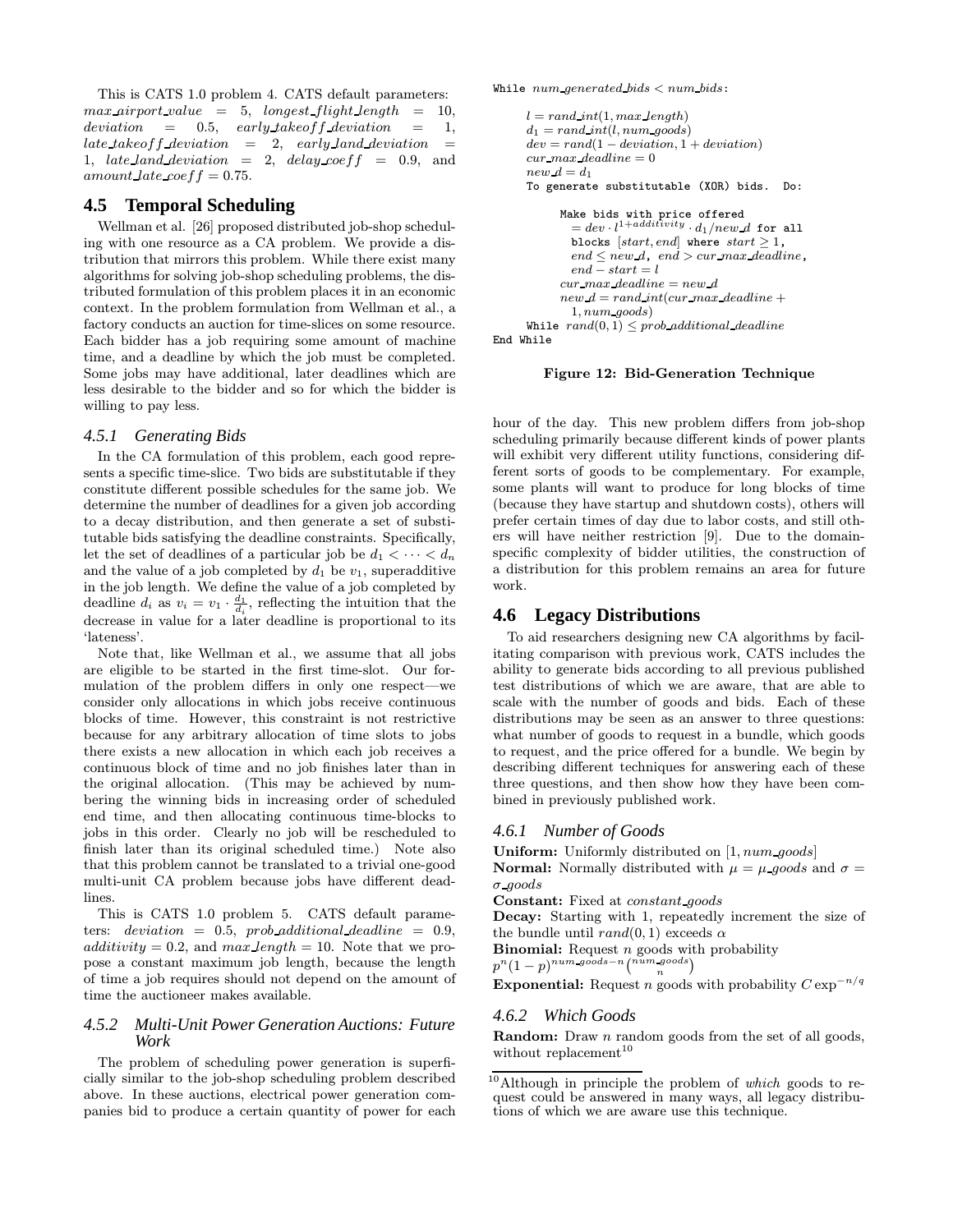## *4.6.3 Price Offer*

Fixed Random: Uniform on [low\_fixed, hi\_fixed].

**Linear Random:** Uniform on  $[low\_linearly \cdot n, hi\_linearly \cdot$  $n$ 

**Normal:** Draw from a normal distribution with  $\mu = \mu$  price and  $\sigma = \sigma$ -price

**Quadratic**<sup>11</sup>: For each good k and each bidder i set the value  $v_k^i = rand(0, 1)$ . Then *i*'s price offer for a set of goods S is  $\sum_{k \in S} v_k^i + \sum_{k,q} v_k^i v_q^i$ .

## **4.7 Previously Published Distributions**

The following is a list of the distributions used in all published tests of which we are aware. In each case we describe first the method used to choose the number of goods, followed by the method used to choose the price offer. In all cases the 'random' technique was used to determine which goods should be requested in a bundle. Each case is labeled with its corresponding CATS legacy suite number; very similar distributions are given similar numbers and identical distributions are given the same number.

[L1] Sandholm: Uniform, fixed random with  $low\_fixed = 0$ , hi\_fixed  $= 1$ 

[L1a] Andersson et al.: Uniform, fixed random with  $low\_fixed = 0, hi\_fixed = 1000$ 

[L2] Sandholm: Uniform, linearly random with  $low\,linearly=0, \,hi\,linearly=1$ 

[L2a] Andersson et al.: Uniform, linearly random with  $low\,Linearly = 500, \, hil\,linearly = 1500$ 

[L3] Sandholm: Constant with constant goods = 3, fixed random with  $low\_fixed = 0$ , hi  $fixed = 1$ 

[L3] deVries and Vohra: Constant with constant goods = 3, fixed random with  $low\_fixed = 0$ ,  $hi\_fixed = 1$ 

[L4] Sandholm: Decay with  $\alpha = 0.55$ , linearly random with  $low\_linearly = 0, \,hi\_linearly = 1$ 

[L4] deVries and Vohra: Decay with  $\alpha = 0.55$ , linearly random with  $low\,Linearly = 0, \,hi\,Linearly = 1$ 

[L4a] Andersson et al.: Decay with  $\alpha = 0.55$ , linearly random with  $low\,linearly = 1, \,hi\,Linearly = 1000$ 

[L5] *Boutilier et al.*: Normal with  $\mu$ *goods* = 4 and  $\sigma$  goods = 1, normal with  $\mu$  price = 16 and  $\sigma$  price = 3

[L6] Fujishima et al.: Exponential with  $q = 5$ , linearly random with  $low\,Linearly = 0.5$ ,  $hi\,Linearly = 1.5$ 

[L6a] Andersson et al.: Exponential with  $q = 5$ , linearly random with  $low\,linearly = 500, \,hi\,Linearly = 1500$ 

[L7] Fujishima et al.: Binomial with  $p = 0.2$ , linearly random with  $low\,Linearly = 0.5$ ,  $hi\,Linearly = 1.5$ 

[L7a] Andersson et al.: Binomial with  $p = 0.2$ , linearly random with *low linearly* = 500, *hi linearly* = 1500

[L8] deVries and Vohra: Constant with constant goods  $= 3$ , quadratic

Parkes [17] used many of the test sets described above (particularly those described by Sandholm and Boutilier et al.), but tested with fixed numbers of goods and bids rather than scaling these parameters.

## **5. CONCLUSION**

In this paper we introduced CATS , a test suite for combinatorial auction optimization algorithms. The distributions in CATS represent a step beyond current CA testing techniques because they are economically motivated and model real-world problems. It is our hope that, with the help of others in the CA community, CATS will evolve into a universal test suite that will facilitate the development and evaluation of new CA optimization algorithms.

## **6. REFERENCES**

- [1] A. Andersson, M. Tenhnen, , and F. Ygge. Integer programming for combinatorial auction winner determination. In *ICMAS-00*, 2000.
- [2] L. Ausubel, P. Cramption, R. McAfee, and J. McMillan. Synergies in wireless telephony: Evidence from the broadband PCS auctions. Journal of Economics and Management Strategy, 6(3):497–527, Fall 1997.
- [3] J. Banks, J. Ledyard, and D. Porter. Allocating uncertain and unresponsive resources: An experimental approach. RAND Journal of Economics, 20:1–23, 1989.
- [4] C. Boutilier, M. Goldszmidt, and B. Sabata. Sequential auctions for the allocation of resources with complementarities. Proceedings of IJCAI-99, 1999.
- [5] P. Brewer and C. Plott. A binary conflict ascending price (BICAP) mechanism for the decentralized allocation of the right to use railroad tracks. International Journal of Industrial Organization, 14:857–886, 1996.
- [6] M. Bykowsky, R. Cull, and J. Ledyard. Mutually destructive bidding: The FCC auction design problem. Technical Report Social Science Working Paper 916, California Institute of Technology, Pasadena, 1995.
- [7] C. DeMartini, A. Kwasnica, J. Ledyard, and D. Porter. A new and improved design for multi-object iterative auctions. Technical Report Social Science Working Paper 1054, California Institute of Technology, Pasadena, November 1998.
- [8] S. DeVries and R. Vohra. Combinatorial auctions: A survey. 2000.
- [9] W. Elmaghraby and S. Oren. The efficiency of multi-unit electricity auctions. IAEE, 20(4):89–116, 1999.
- [10] Y. Fujishima, K. Leyton-Brown, and Y. Shoham. Taming the computational complexity of combinatorial auctions: Optimal and approximate approaches. In IJCAI-99, 1999.
- [11] D. Grether, R. Isaac, and C. Plott. The Allocation of Scarce Resources: Experimental Economics and the Problem of Allocating Airport Slots. Westview Press, Boulder, CO, 1989.
- [12] J. Ledyard, D. Porter, and A. Rangel. Experiments testing multiobject allocation mechanisms. Journal of Economics & Management Strategy,  $6(3)$ :639–675, Fall 1997.
- [13] J. Ledyard and K. Szakaly. Designing organizations for trading pollution rights. Journal of Economic Behavior and Organization, 25:167–196, 1994.
- [14] D. Lehmann, L. O'Callaghan, and Y. Shoham. Truth revalation in rapid, approximately efficient

<sup>11</sup>DeVries and Vohra [8] briefly describe a more general version of this price offer scheme, but do not describe how to set all the parameters (e.g., defining which goods are complementary); hence we do not include it here. Quadratic price offers may be particularly applicable to spectrum auctions; see [2].